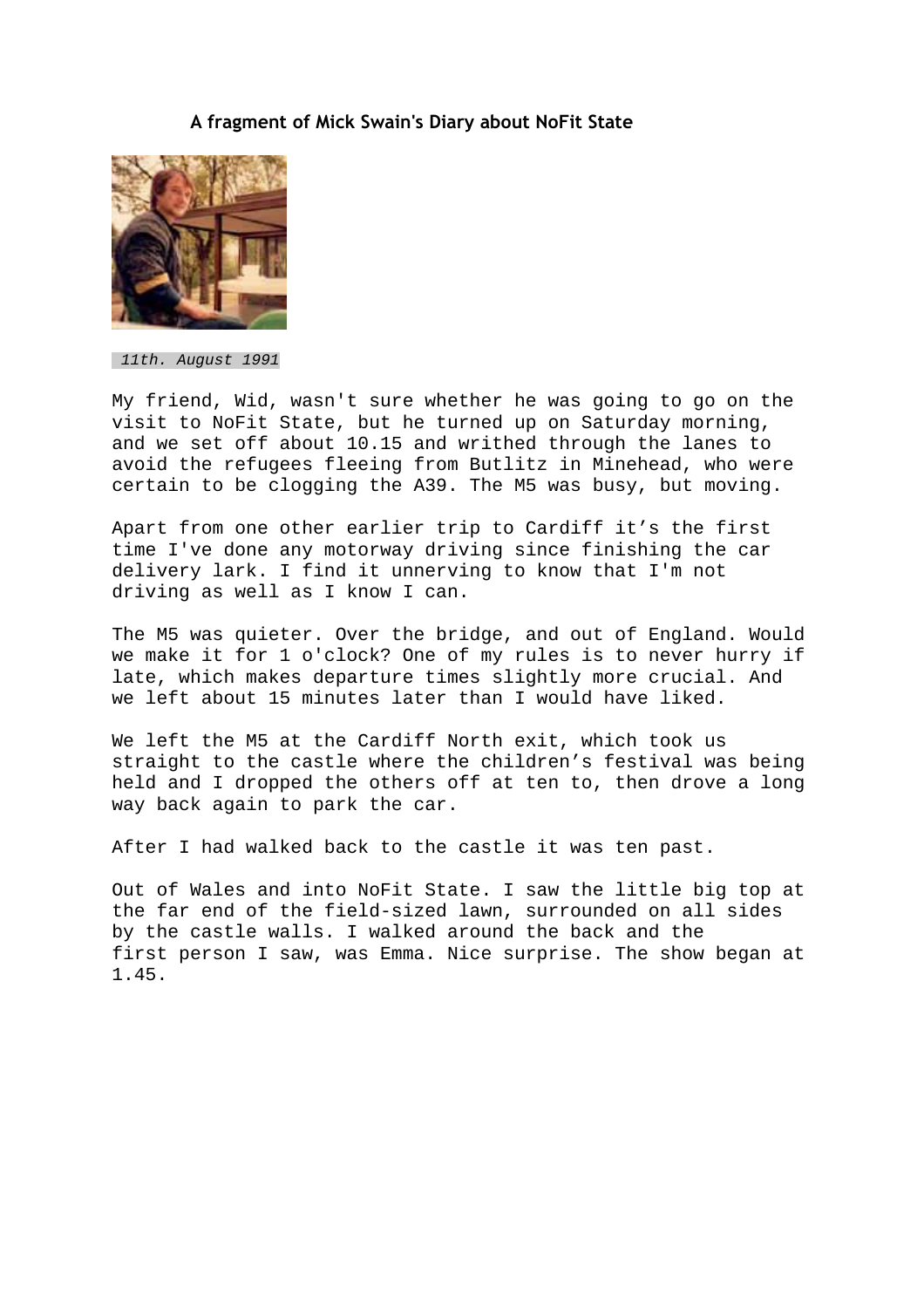

I'm not going into it. Afterwards Ali asked me what I thought of it. I said, 'I was expecting a good show, but not that good.' It was wonderful.

There was an hour to draw breath and obtain refreshment before Risky in Pink were on at 4.30. And again wonderful.



Afterwards we hung out, played backgammon, juggled in the big